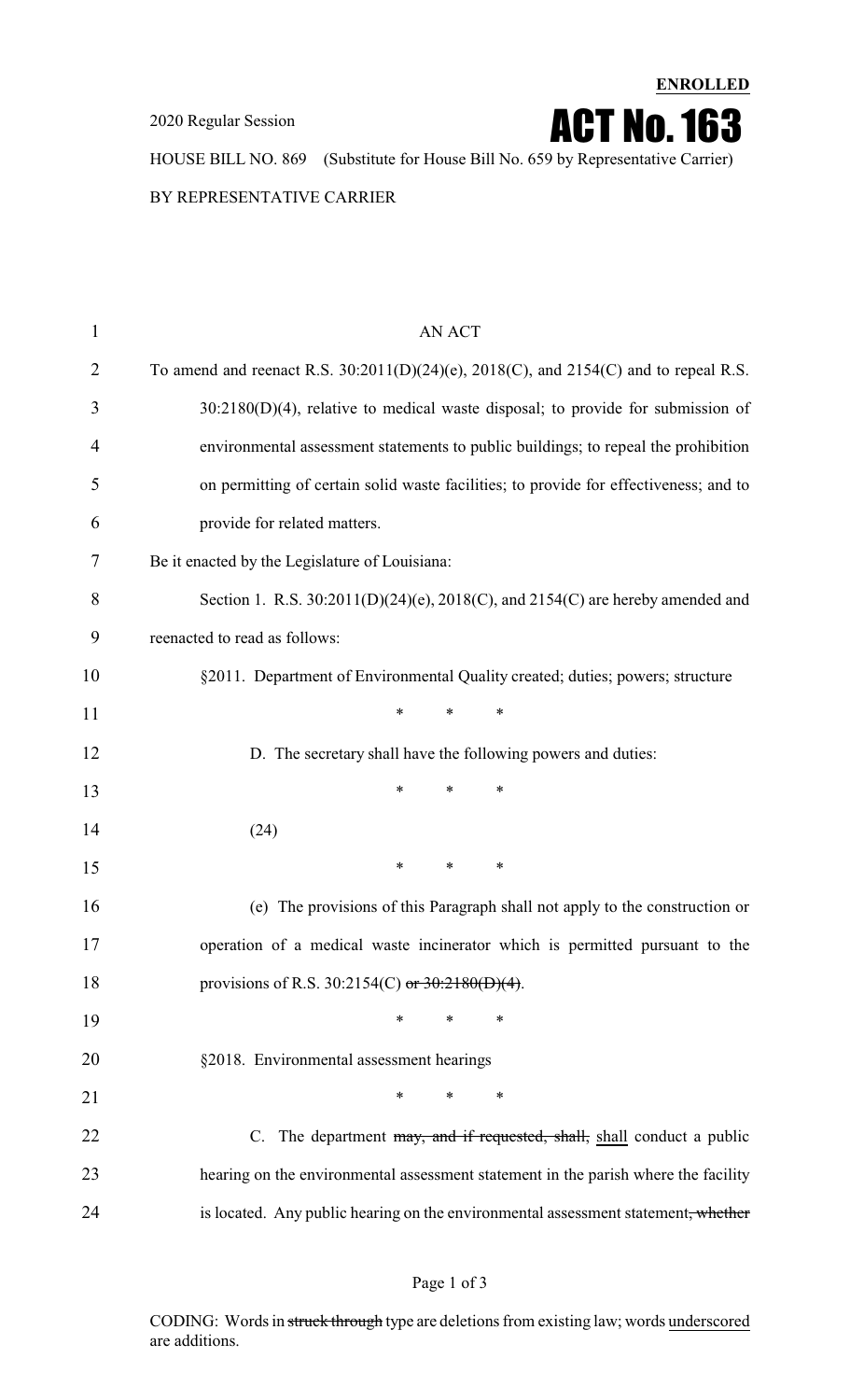## HB NO. 869 **ENROLLED**

| $\mathbf{1}$   | requested or at the discretion of the department, may be combined with a public                |
|----------------|------------------------------------------------------------------------------------------------|
| $\overline{2}$ | hearing on the proposed permit. If the facility is located in more than one parish, the        |
| 3              | department may conduct a single hearing to serve all the affected parishes in the              |
| 4              | vicinity of a centrally located facility. Simultaneously with the submission of the            |
| 5              | statement to the department, the applicant shall also submit copies of the statement           |
| 6              | to the local governmental authority and designated public library building where the           |
| 7              | facility is located, at no cost to the local governmental authority or the designated          |
| 8              | public library building.                                                                       |
| 9              | $\ast$<br>$\ast$<br>$\ast$                                                                     |
| 10             | §2154. Powers; duties; restrictions; prohibitions; penalties                                   |
| 11             | $\ast$<br>$\ast$<br>$\ast$                                                                     |
| 12             | C.(1) Notwithstanding any other provision of the law to the contrary, the                      |
| 13             | secretary shall not may only issue any permit or promulgate any rule or regulation             |
| 14             | which would allow the construction or operation of a medical waste incinerator                 |
| 15             | disposal facility of any type in this state until such rules and regulations are               |
| 16             | specifically authorized by law.                                                                |
| 17             | (2) The prohibition in this Subsection shall not apply to the regulation or                    |
| 18             | permitting of any such facility possessing a permit or interim permit on April 16,             |
| 19             | 1990 nor to an application which was pending and had not been denied prior to July             |
| 20             | 1,1990.                                                                                        |
| 21             | (3) In no event shall any such permit be issued without in parishes with a                     |
| 22             | population below fifty thousand according to the latest federal decennial census. In           |
| 23             | such parishes, a permit may be only issued after prior notification of legislators             |
| 24             | representing the area which includes the site of the facility, or the proposed site of         |
| 25             | the facility and after a prior public hearing in that area.                                    |
| 26             | $\left(\frac{4}{2}\right)$ The department shall promulgate necessary rules and regulations, in |
| 27             | accordance with the Administrative Procedure Act, for the permitting of medical                |
| 28             | waste incinerator disposal facilities within one hundred eighty days after being               |
| 29             | specifically authorized by law.                                                                |
| 30             | ∗<br>$\ast$<br>$\ast$                                                                          |

Page 2 of 3

CODING: Words in struck through type are deletions from existing law; words underscored are additions.